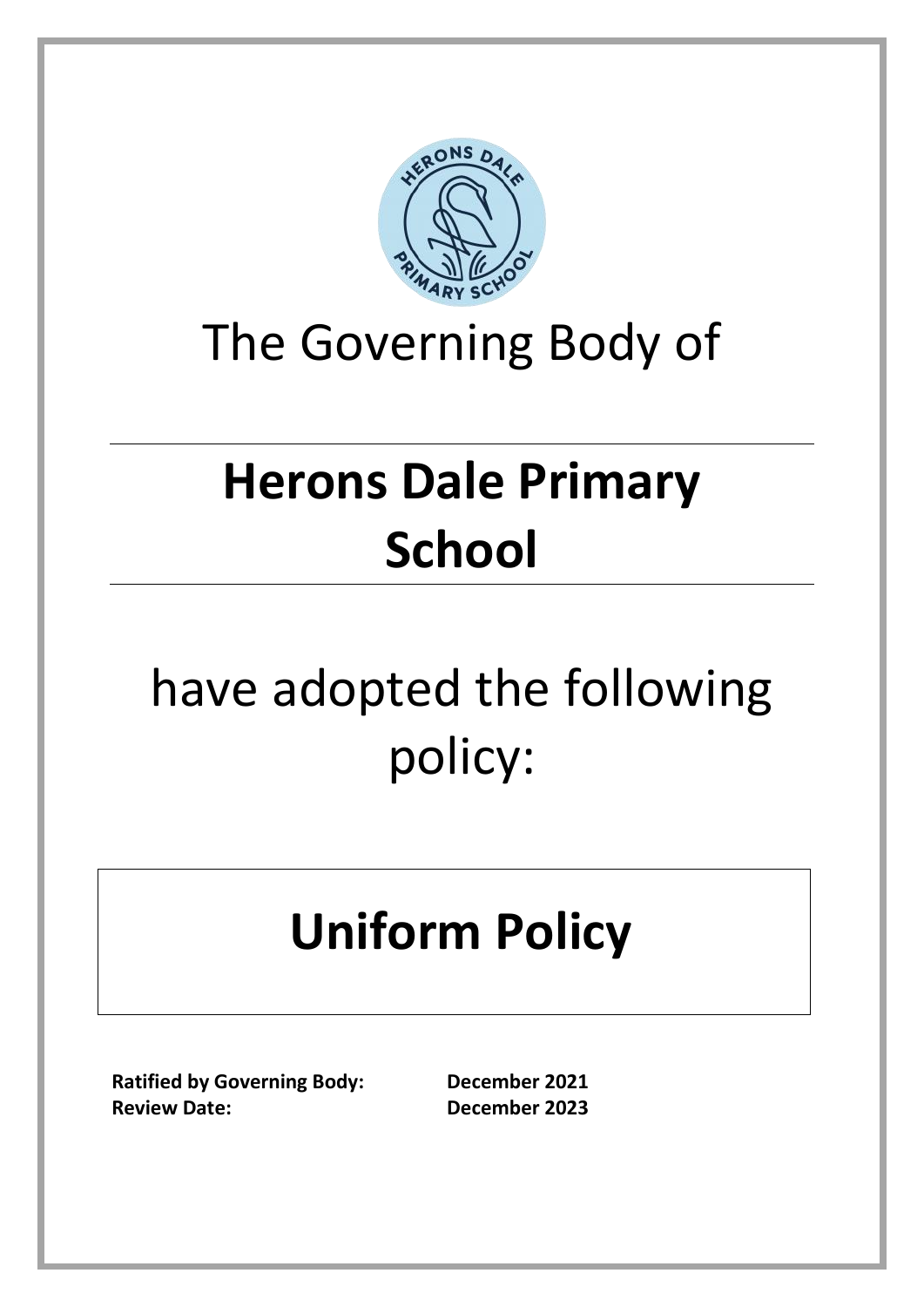# **Contents:**

[Statement of](#page-2-0) inten[t](#page-2-0)

- 1. [Legal framework](#page-3-0)
- 2. [Roles and responsibilities](#page-3-1)
- 3. [Cost principles](#page-4-0)
- 4. Equality [principles](#page-5-0)
- 5. [Complaints and challenges](#page-5-1)
- 6. [School uniform supplier](#page-6-0)
- 7. [Uniform assistance](#page-6-1)
- 8. [School uniform](#page-6-2)
- 9. [Adverse weather](#page-8-0)
- 10. [Labelling](#page-8-1)
- 11. [Monitoring and review](#page-8-2)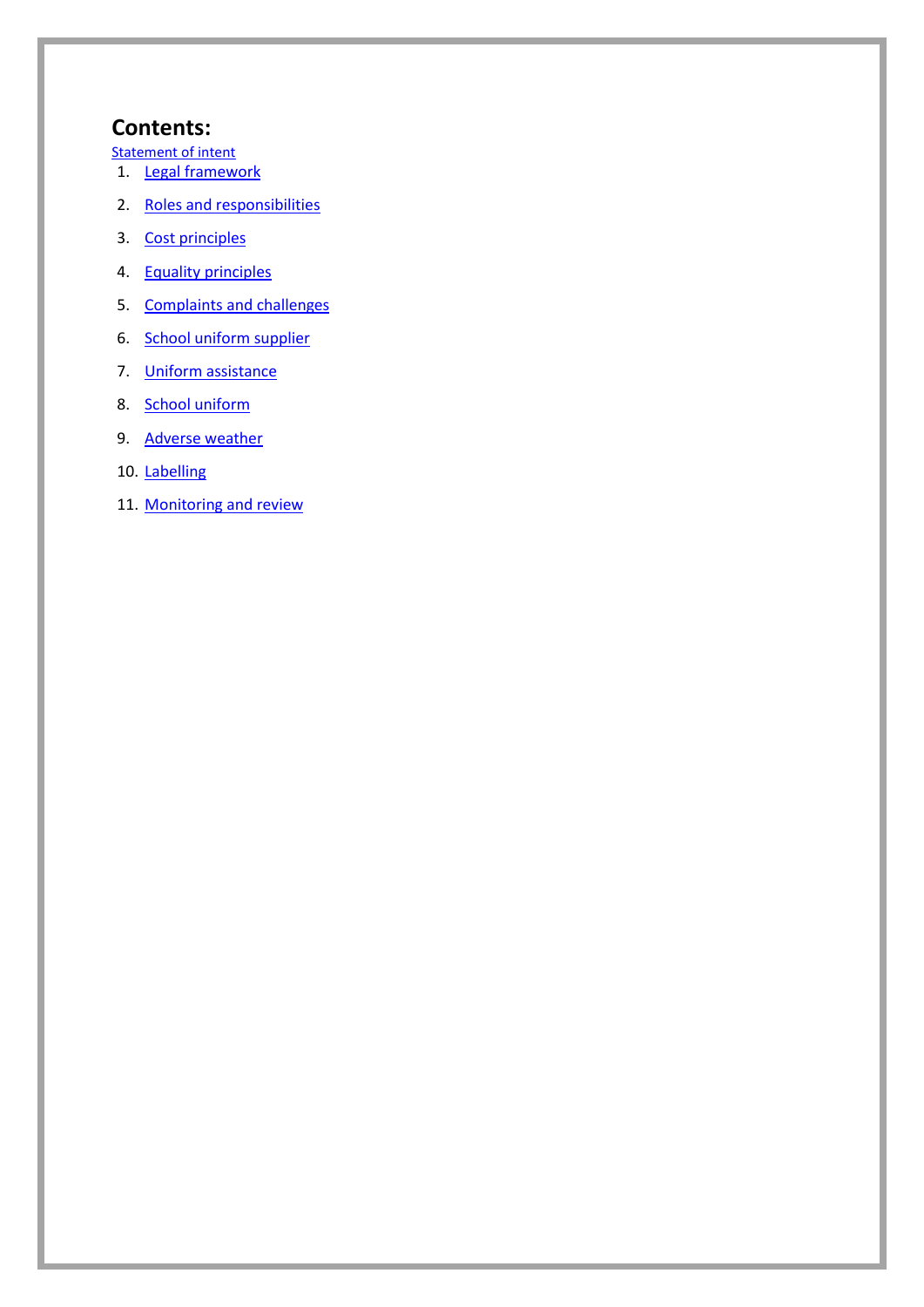# <span id="page-2-0"></span>**Statement of intent**

Herons Dale Primary School believes that a consistent school uniform policy is vital to promote the ethos of the school and provide a sense of belonging and identity for all pupils, regardless of their protected characteristics or socio-economic circumstances.

This policy lays out the measures the school has taken to ensure a consistent, fair and inclusive uniform policy, and to implement a uniform that reflects the needs of all pupils and is affordable and the best value for money for the school and pupils' families.

We believe that pupils learn most effectively and achieve their best outcomes when they are comfortable, able to be themselves, and dressed in such a way that sets an appropriate tone for education.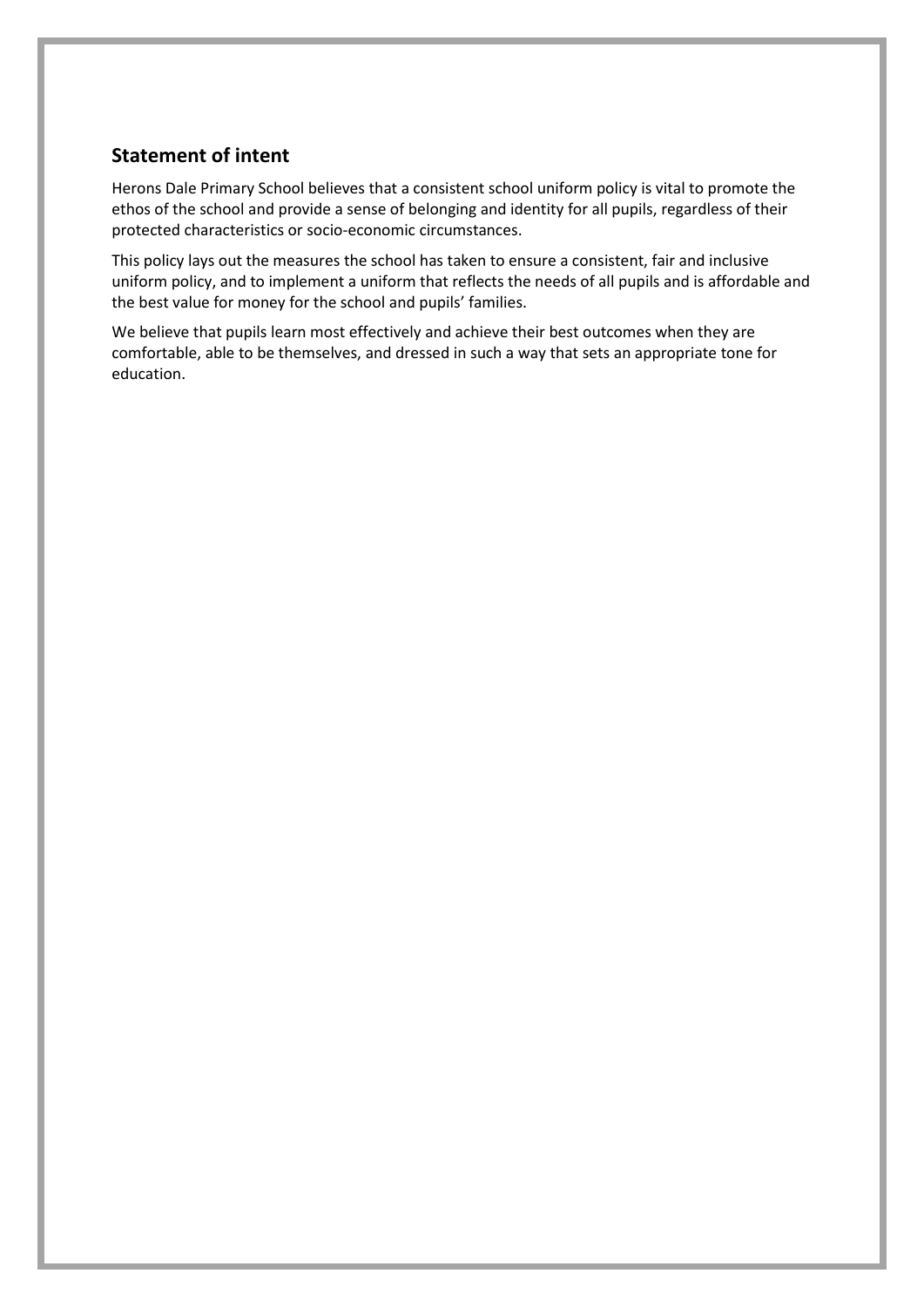# <span id="page-3-0"></span>**1. Legal framework**

This policy has due regard to all relevant legislation including, but not limited to, the following:

- Education and Inspections Act 2006
- Education Act 2011
- Human Rights Act 1998
- Equality Act 2010
- The UK General Data Protection Regulation (UK GDPR)
- Data Protection Act 2018

This policy has due regard to all relevant guidance including, but not limited to, the following:

- DfE (2021) 'Cost of school uniforms'
- DfE (2021) 'School Admissions Code'
- DfE (2021) 'School uniforms'

# <span id="page-3-1"></span>**2. Roles and responsibilities**

The governing board is responsible for:

- Establishing, in consultation with the headteacher and school community, a practical and smart school uniform that accurately reflects the school's vision and values.
- Ensuring that the school's uniform is accessible and inclusive, and does not disadvantage any pupil by virtue of their protected characteristics or socio-economic status.
- Listening to the opinions and wishes of parents, pupils and the wider school community regarding changes to the school's uniform.
- Ensuring that the school's uniform is accessible and affordable.
- Demonstrating how best value for money has been achieved in the uniform policy.
- Ensuring compliance with the DfE's '[Cost of school uniforms](https://www.gov.uk/government/publications/cost-of-school-uniforms/cost-of-school-uniforms)' guidance.
- Processing and approving all eligible School Uniform Assistance Application Forms.

The headteacher is responsible for:

- Ensuring that teachers understand this policy and what to do if a pupil is in breach of the policy.
- Listening to the opinions and wishes of the school community in regard to the school's uniform and making appropriate recommendations to the governing board.

Staff members are responsible for:

- Ensuring that pupils dress in accordance with this policy.
- Ensuring that pupils understand why having a consistent and practical school uniform is important, e.g. school identity, sense of belonging.

Parents are responsible for:

- Providing their children with the correct school uniform as detailed in this policy.
- Ensuring that their child's uniform is clean, presentable and the correct size.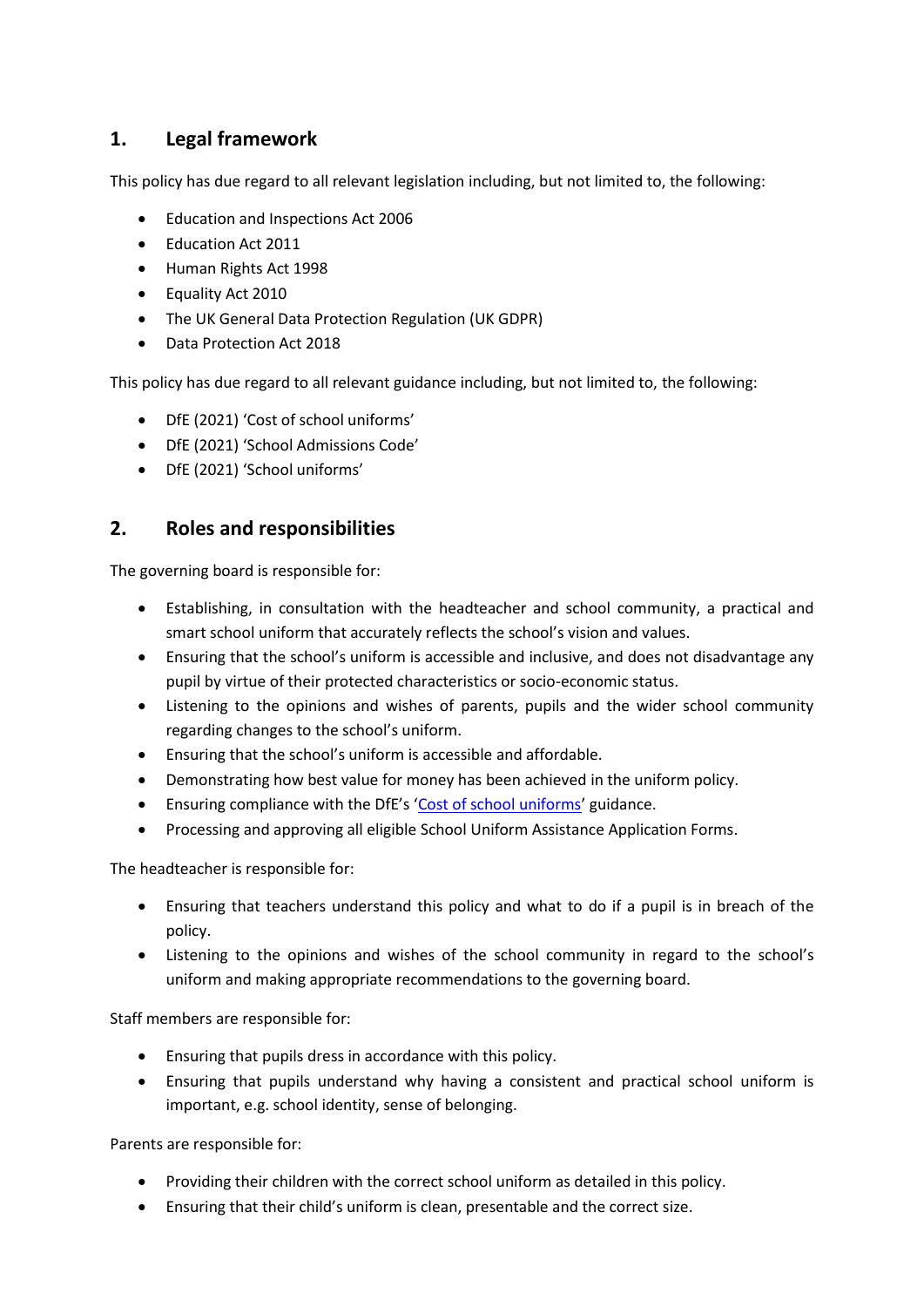Pupils are responsible for:

- Wearing the correct uniform, unless the headteacher has granted an exemption.
- Looking after their uniform as appropriate.
- Understanding and respecting why a school uniform is important to the school, e.g. school identity and community as well as creating a sense of belonging.

### <span id="page-4-0"></span>**3. Cost principles**

The school is committed to ensuring that its school uniform is affordable and accessible to all pupils, and does not place an unreasonable financial burden on parents.

In accordance with the 'School Admissions Code', the headteacher will ensure that the school's uniform policy does not discourage parents from applying for a place for their child.

The school will assess the overall cost implications of its uniform policy regularly, including prior to making any changes to the school uniform. When evaluating whether costs are reasonable and proportionate, the school will take into account the opinions and situations of:

- Economically disadvantaged parents.
- Parents with multiple children who are, or will be in the future, pupils at the school.
- Parents of younger children, as they are likely to grow quickly and require new sets of uniform more frequently.
- Parents of pupils with protected characteristics that may impact their ability to access the uniform due to costs.
- LAC and PLAC.

The school will evaluate the cost of its uniform based on the overall collection of uniform items that parents would need to purchase for a pupil, rather than on the cost effectiveness of individual items; this will include consideration of the fact that parents will need to purchase multiples of certain items, e.g. shirts and socks, to ensure their child can come to school in clean uniform every day.

The school keeps variations in school uniform for different groups of pupils, e.g. year group-specific items or house colours, to a minimum where possible to ensure that pupils can get the most wear out of their uniform possible and that parents can pass some items down to younger siblings.

The school keeps branded uniform items to a minimal level that is reasonable for all members of the school community. The school defines a branded uniform item as any item of clothing that cannot be purchased at a range of retailers, including by virtue of logos, colours, design and fabrics. Where the school decides to require an item of branded clothing, it will conduct an assessment to ensure prices are kept as low as possible, e.g. by offering sew- or iron-on logo badges for jumpers that can be bought at retailers instead of requiring special branded jumpers.

The school is committed to meeting the DfE's recommendations on costs and value for money. Every care is taken to ensure that our uniforms are affordable for all current and prospective pupils, and that the best value for money is secured through reputable suppliers.

The school works hard to obtain the best value for money possible. Any savings negotiated are passed to parents where possible. More information on supplier processes can be found in the 'School uniform supplier' section of this policy.

The school will not amend uniform requirements regularly and will take the views of parents and pupils into account when considering any changes to school uniforms.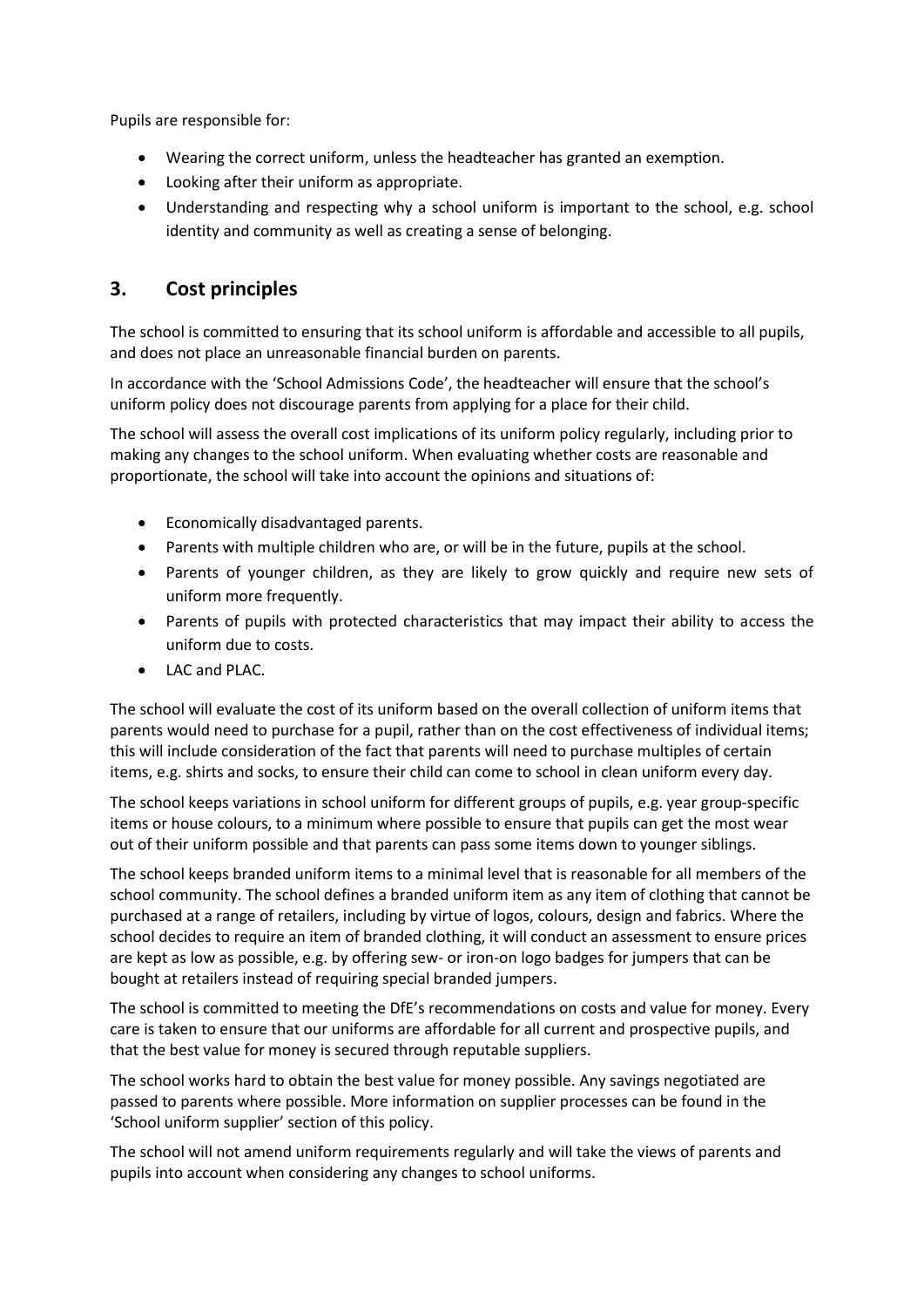# <span id="page-5-0"></span>**4. Equality principles**

The school takes its legal obligation to avoid discriminating against any protected characteristic unlawfully very seriously and aims to ensure that the uniform policy is as inclusive as possible so that all pupils are supported to access a school uniform which is comfortable, suitable for their needs, and reflects who they are.

The school will work to ensure that school uniform's cost does not disproportionately affect any pupils by ensuring that uniforms for all genders are as equal in price as possible and by adhering to the cost principles laid out in section 3.

The school will ensure that parents and pupils are consulted over any changes to school uniform, and that views and advice is sought.

The school implements a gender-neutral uniform, meaning that pupils are not required to wear specific items based on their gender, and may wear any of the uniform items listed in the 'School uniform' section of this policy regardless of the legal sex recorded on the school's records.

The school ensures that pupils who are required to follow certain dress requirements, e.g. by virtue of their membership of a particular religious or cultural group, are afforded flexibility to allow them to wear a uniform that adheres to their requirements as far as possible. The school endeavours to meet all requests for amendments to the uniform for these purposes; however, will ensure that the needs and rights of individual pupils are weighed against any health and safety concerns for the entire school community.

Parents' concerns and requests regarding religious clothing are dealt with on a case-by-case basis by the headteacher and governing board, and always in accordance with the school's Complaints Procedures Policy.

The school ensures that the needs of all pupils are considered in the uniform policy, e.g. ensuring soft, stretchy fabrics and avoiding intricate buttons or hard seams; however, where the needs of these pupils cannot be met in the standard uniform policy, individual adaptations to the uniform will be considered and permitted wherever possible.

### <span id="page-5-1"></span>**5. Complaints and challenges**

The school endeavours to resolve all uniform complaints and challenges locally and informally, in accordance with the school's Complaints Procedures Policy.

To make a complaint, parents should refer to the Complaints Procedures Policy and follow the stipulations outlined.

When a complaint is received, the school works with parents to arrive at a mutually acceptable outcome.

Governors are willing to consider reasonable requests for flexibility to allow a pupil to accommodate particular social and cultural circumstances.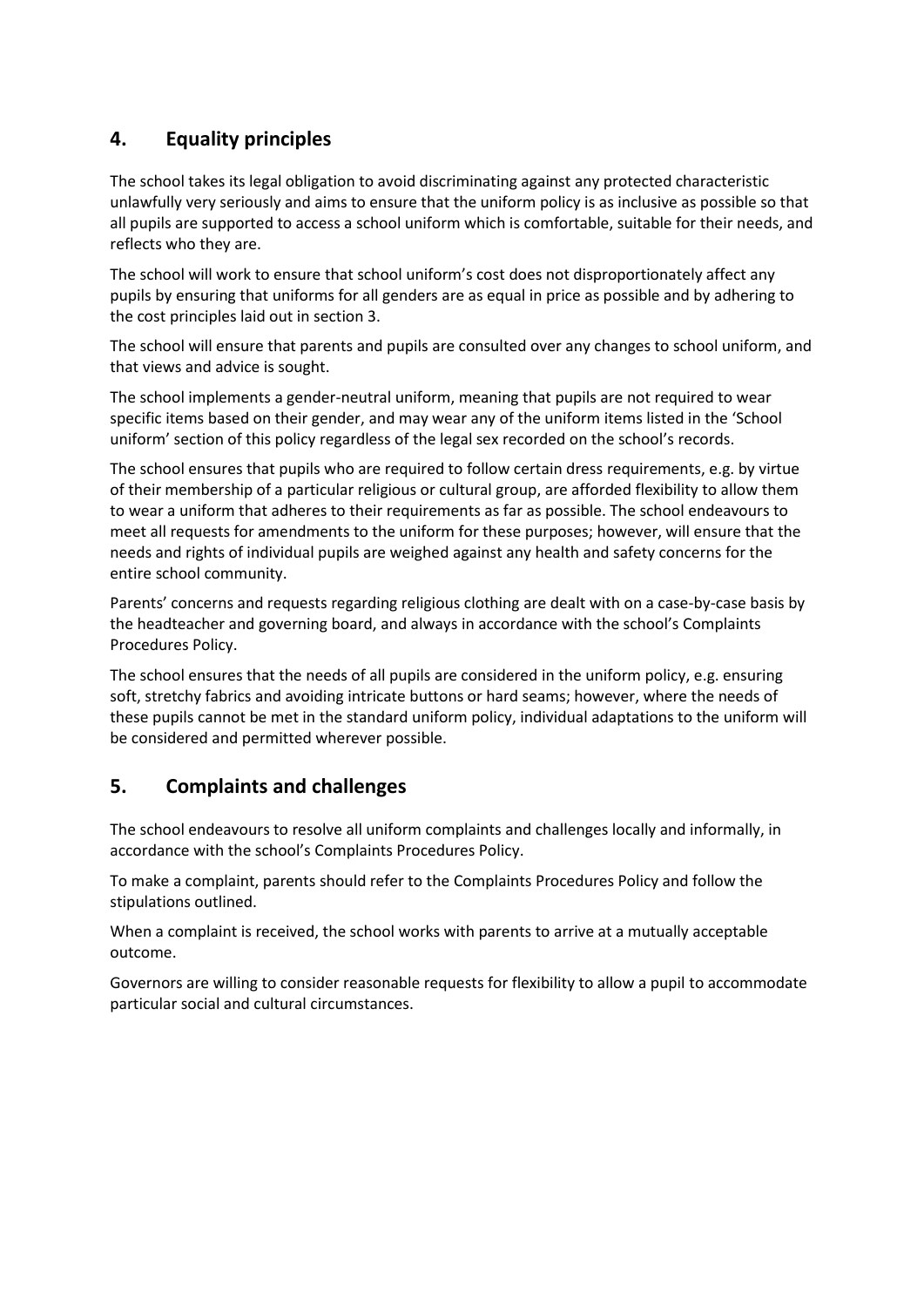# **6. School Uniform Supplier**

<span id="page-6-0"></span>Our current school uniform suppliers are:

| First 4 Uniform | <b>Brigade Clothing Limited</b> |
|-----------------|---------------------------------|
| 32 North Road   | www.brigade.uk.com              |
| Lancing         | 024 76421083                    |
| BN15 9AB        |                                 |

The school will retender the uniform contract every five years, whether changes to the uniform are made or not. The governing board will be able to demonstrate how uniform is procured at the best value for money. The headteacher will work to ensure that the items are procured as cheaply as possible without compromising on the quality, e.g. by requesting standard-style items from the supplier rather than more intricate and unique designs.

The school does not sign contracts with suppliers before requesting visualisations of proposed uniform, as well as fabric samples.

# <span id="page-6-1"></span>**7. Uniform assistance**

The school supports vulnerable families in meeting the costs of uniforms. If you would like additional support please ask the Family Liaison Officer

The school holds second-hand school uniforms and this is sold at a reduced rate by Friends of Herons Dale. Parents are invited to donate their child's uniform when they no longer need it.

### <span id="page-6-2"></span>**8. School uniform**

#### **School colours**

Our school colours are as follows:

- Navy
- Black
- White

#### **Clothing**

The school uniform is as follows:

| <b>Item</b>                    | <b>Optional or</b><br>required | <b>Branding</b>                                                                    | <b>How to acquire</b>                                                                                                                                                                                                                             | <b>Cost per item from</b><br>school supplier |  |  |
|--------------------------------|--------------------------------|------------------------------------------------------------------------------------|---------------------------------------------------------------------------------------------------------------------------------------------------------------------------------------------------------------------------------------------------|----------------------------------------------|--|--|
| <b>Regular school uniform</b>  |                                |                                                                                    |                                                                                                                                                                                                                                                   |                                              |  |  |
| Navy Sweatshirt or<br>Cardigan | Required                       | School logo on<br>right-hand side<br>(iron-on school<br>logo buttons<br>available) | Branded sweatshirt and<br>cardigan available from<br>school supplier and<br>second hand from school<br>office. Navy sweatshirt or<br>cardigan can be bought<br>from regular retailers.<br>Iron-on logo badges<br>available from school<br>office. | £9.95-12.55                                  |  |  |
| Navy polo shirt                | Required                       | No branding                                                                        | Available from school<br>supplier, second hand                                                                                                                                                                                                    | £7.95                                        |  |  |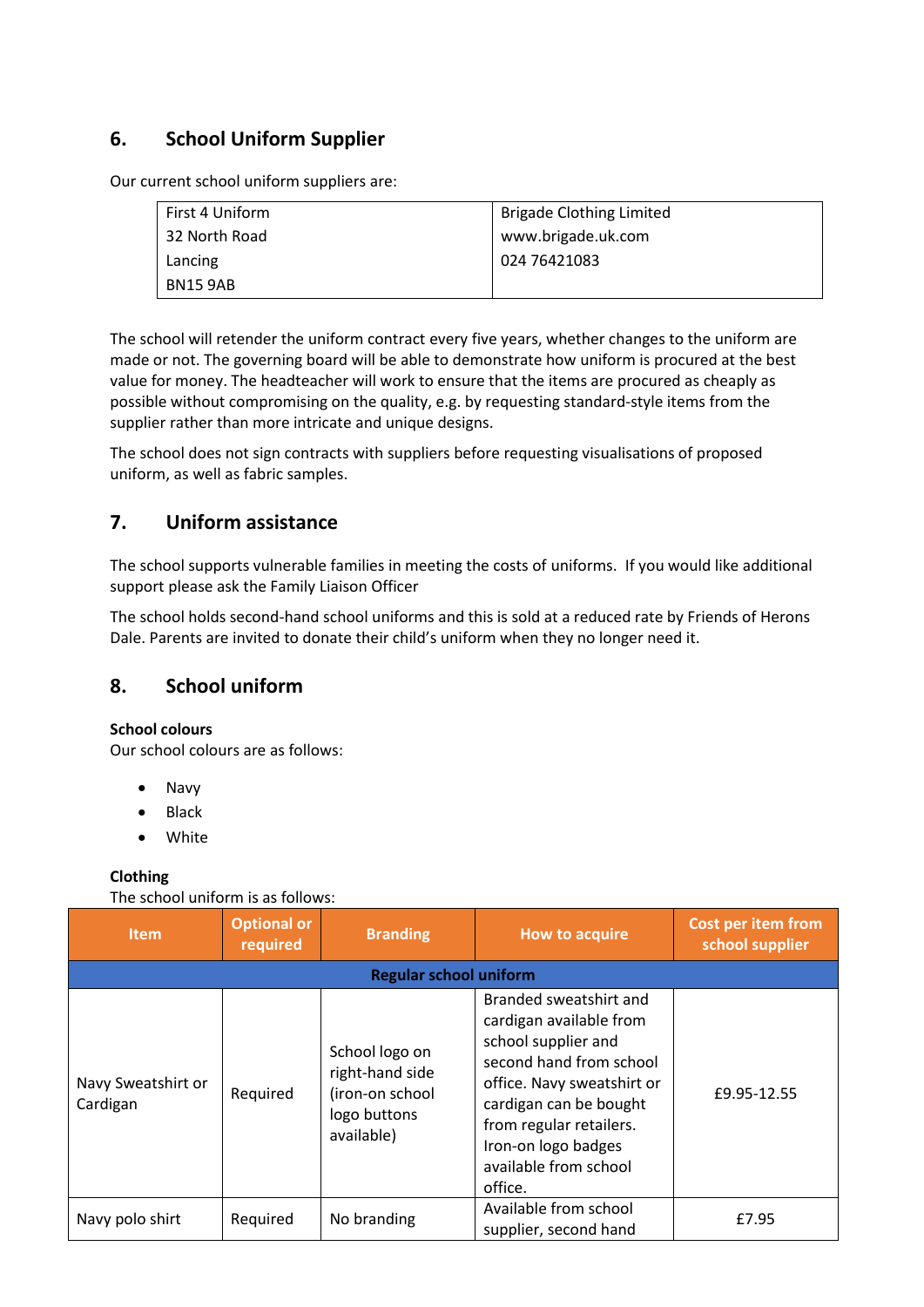|                                                          |          |                                   | from school office and<br>available from regular<br>retailers.                          |              |  |  |
|----------------------------------------------------------|----------|-----------------------------------|-----------------------------------------------------------------------------------------|--------------|--|--|
| Blue school fleece                                       | Optional | School logo on<br>right-hand side | Available from school<br>supplier and second hand<br>from school office.                | £12.25-14.45 |  |  |
| Grey or black<br>trousers, shorts,<br>skirts or pinafore | Required | No branding                       | Available second hand<br>from school office and<br>available from regular<br>retailers. | N/A          |  |  |
| Blue gingham dress                                       | Optional | No branding                       | Available second hand<br>from school office and<br>available from regular<br>retailers. | N/A          |  |  |
| Sensible, plain<br>black shoes                           | Required | No branding                       | Available from regular<br>retailers.                                                    | N/A          |  |  |
| <b>PE kit</b>                                            |          |                                   |                                                                                         |              |  |  |
| Plain white t-shirt                                      | Required | No branding                       | Available from regular<br>retailers.                                                    | N/A          |  |  |
| Plain black shorts                                       | Required | No branding                       | Available from regular<br>retailers.                                                    | N/A          |  |  |
| Plimsolls/trainers                                       | Required | No branding                       | Available from regular<br>retailers.                                                    | N/A          |  |  |
| Tracksuit                                                | Required | No branding                       | Available from regular<br>retailers.                                                    | N/A          |  |  |
| <b>Accessories</b>                                       |          |                                   |                                                                                         |              |  |  |
| School book bag                                          | Optional | School logo                       | Available from school<br>supplier.                                                      | £5.95        |  |  |
| <b>Herons Dale</b><br>Rucksack                           | Optional | School logo                       | Available from school<br>supplier.                                                      | £10.95       |  |  |
| Herons Dale Pump<br><b>Bag</b>                           | Optional | School logo                       | Available from school<br>supplier.                                                      | £3.00        |  |  |

#### **Iron on logo**

All uniform can be purchased from alternative retailers and iron on badges are available to purchase at reception to add to uniform that requires a logo.

#### **Jewellery**

On health and safety grounds we do not allow children to wear jewellery in school.

#### **Hairstyles**

The school has signed up to and has adopted the Halo Code. Our school champions the right of staff and students to embrace all Afro-hairstyles. We acknowledge that Afro-textured hair is an important part of our Black staff and students' racial, ethnic, cultural, and religious identities, and requires specific styling for hair health and maintenance.